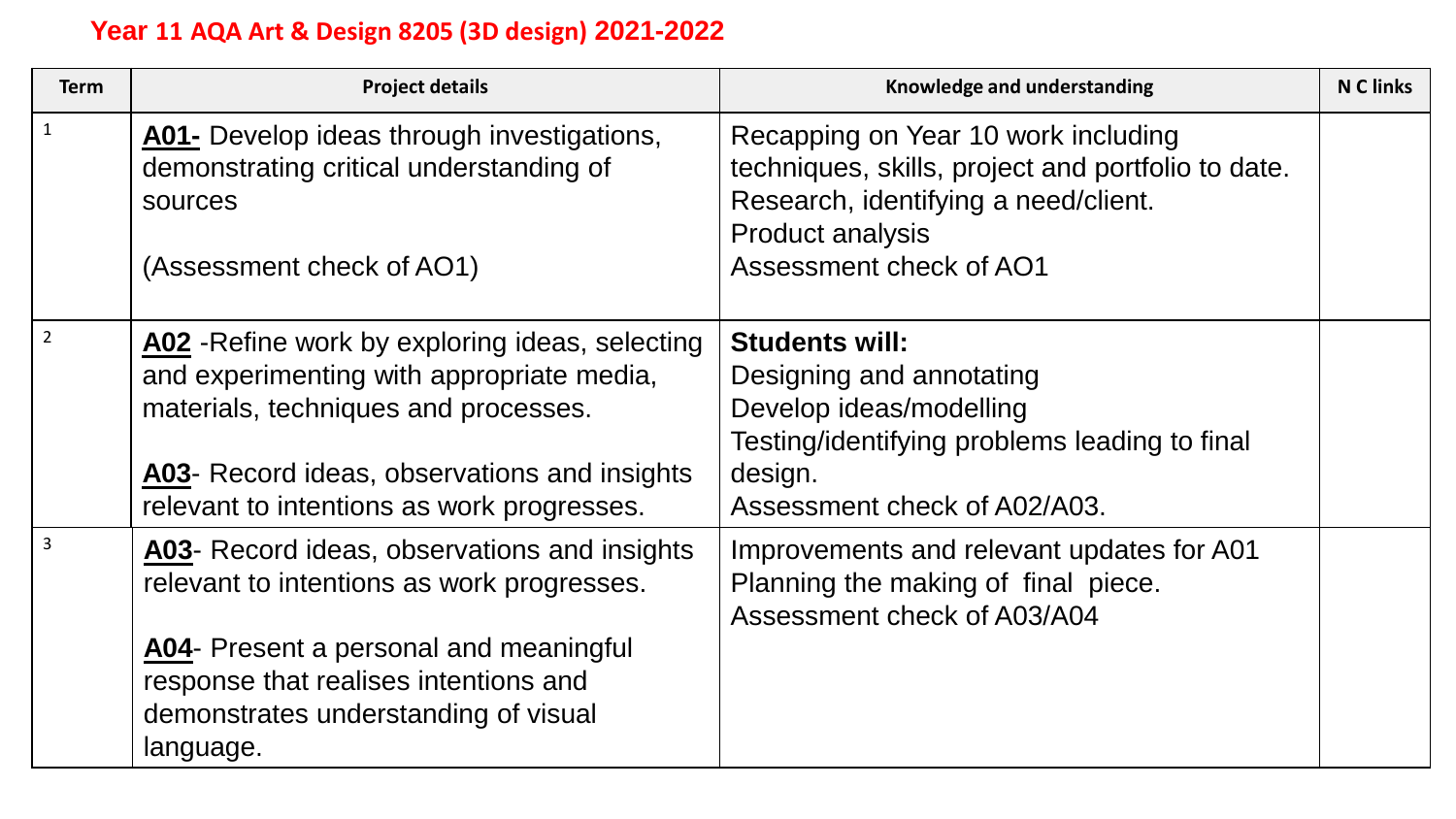## **Year 11 AQA Art & Design 8205 (3D design) 2021-2022**

| <b>Term</b>    | <b>Project details</b>                                                                                                                                                                                                                             | Knowledge and understanding                                                                                                                      | <b>N C links</b> |
|----------------|----------------------------------------------------------------------------------------------------------------------------------------------------------------------------------------------------------------------------------------------------|--------------------------------------------------------------------------------------------------------------------------------------------------|------------------|
| $\overline{4}$ | Continue with<br>A03- Record ideas, observations and insights<br>relevant to intentions as work progresses.<br>A04- Present a personal and meaningful<br>response that realises intentions and<br>demonstrates understanding of visual<br>language | <b>Students will:</b><br>Making final piece,<br>Testing<br>Evaluation<br>Assessment check of work. (Teacher lead)                                |                  |
| 5&6            | <b>Moderation of work</b><br>Mini Projects to use as extra evidence and<br>consolidating learning.                                                                                                                                                 | <b>Students will:</b><br>Identify weaknesses in tier portfolio work and<br>provide further evidence to strengthen these<br>skills and criterias. |                  |